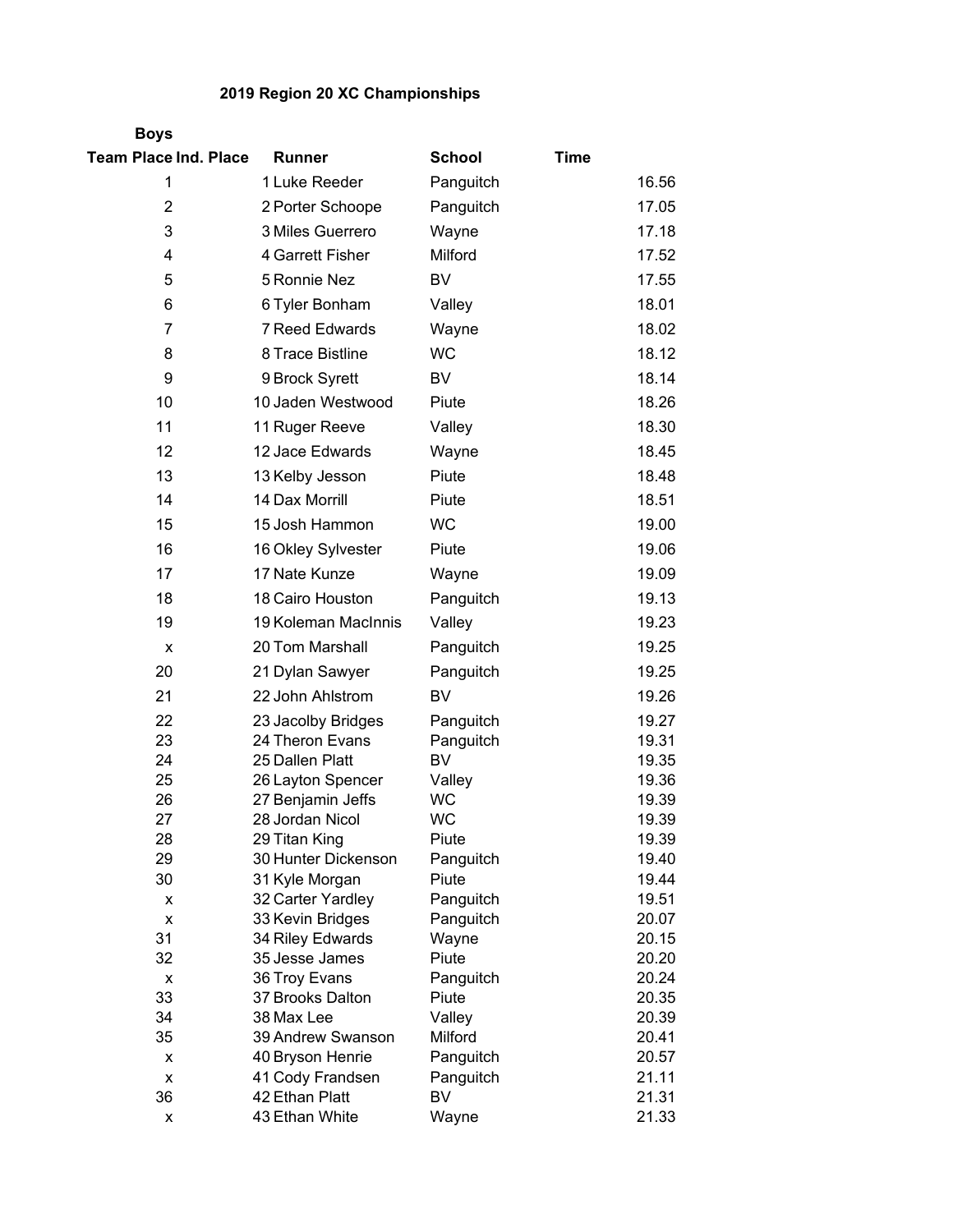| 37 | 44 Manny Rascon      | Wayne            | 21.34 |
|----|----------------------|------------------|-------|
| 38 | 45 Brannigan Winckel | Piute            | 21.43 |
| X  | 46 Owen Crofts       | Panguitch        | 21.44 |
| 39 | 47 Treyson Roberts   | BV               | 21.47 |
| 40 | 48 Brayden Fisher    | Milford          | 22.01 |
| 41 | 49 Talma Harding     | Milford          | 22.06 |
| 42 | 50 Joseph Jessop     | <b>WC</b>        | 22.07 |
| 43 | 51 John Rangel       | Milford          | 22.11 |
| 44 | 52 Brandon Diaz      | Wayne            | 22.33 |
| X  | 53 Quayden Tebbs     | BV               | 22.49 |
| X  | 54 Jevin Savage      | Panguitch        | 22.49 |
| 45 | 55 Chase Beesley     | BV               | 22.52 |
| X  | 56 Hyrum Fescher     | <b>WC</b>        | 22.53 |
| 46 | 57 Alex Osterhout    | Valley           | 23.53 |
| X  | 58 Michael Larmore   | Valley           | 24.05 |
| 47 | 59 Bryce Brinkerhoff | Valley           | 24.15 |
| 48 | 60 Lorin Allred      | <b>WC</b>        | 24.17 |
| x  | 61 Riley Certonic    | Panguitch        | 24.22 |
| X  | 62 Malachi Allred    | <b>WC</b>        | 25.09 |
| X  | 63 Mason Beesley     | <b>BV</b>        | 25.14 |
| x  | 64 lan Johnson       | <b>BV</b>        | 25.14 |
| X  | 65 Omar Barlow       | <b>WC</b>        | 25.18 |
| X  | 66 Isaac Leech       | BV               | 25.52 |
| 49 | 67 Kevin Hernandez   | Milford          | 26.36 |
| X  | 68 Edrick Stewart    | <b>WC</b>        | 26.54 |
| X  | 69 Corbyn Syrett     | BV               | 27.00 |
| 50 | 70 Porter Trapp      | Piute            | 27.03 |
| 51 | 71 Benjamin Peterson | <b>Escalante</b> | 32.46 |

## **Team Rank School Points** Wayne 39 Panguitch 41 3 Piute 53<br>4 BV 59  $4 BV$  Valley 61 6 WC 76

Milford 120

## **Girls**

| Team Place Ind. Place | <b>Runner</b>         | <b>School</b> | <b>Time</b> |       |
|-----------------------|-----------------------|---------------|-------------|-------|
| 1                     | 1 Kinley Spaulding    | Milford       |             | 19.07 |
| 2                     | 2 Taylia Norris       | Panguitch     |             | 19.07 |
| 3                     | 3 Adelaide Englestead | Panguitch     |             | 19.44 |
| 4                     | 4 Akaydeh Livingston  | Milford       |             | 21.18 |
| 5                     | 5 Whytney Stoddard    | Milford       |             | 21.23 |
| 6                     | 6 Aliza Woolsey       | Milford       |             | 21.43 |
| 7                     | 7 Taylor Alger        | Milford       |             | 21.45 |
| 8                     | 8 Camri Fischer       | Panguitch     |             | 22.34 |
| 9                     | 9 Lacey Marshall      | Panguitch     |             | 22.36 |
| 10                    | 10 Mikayla Reeder     | Panguitch     |             | 22.36 |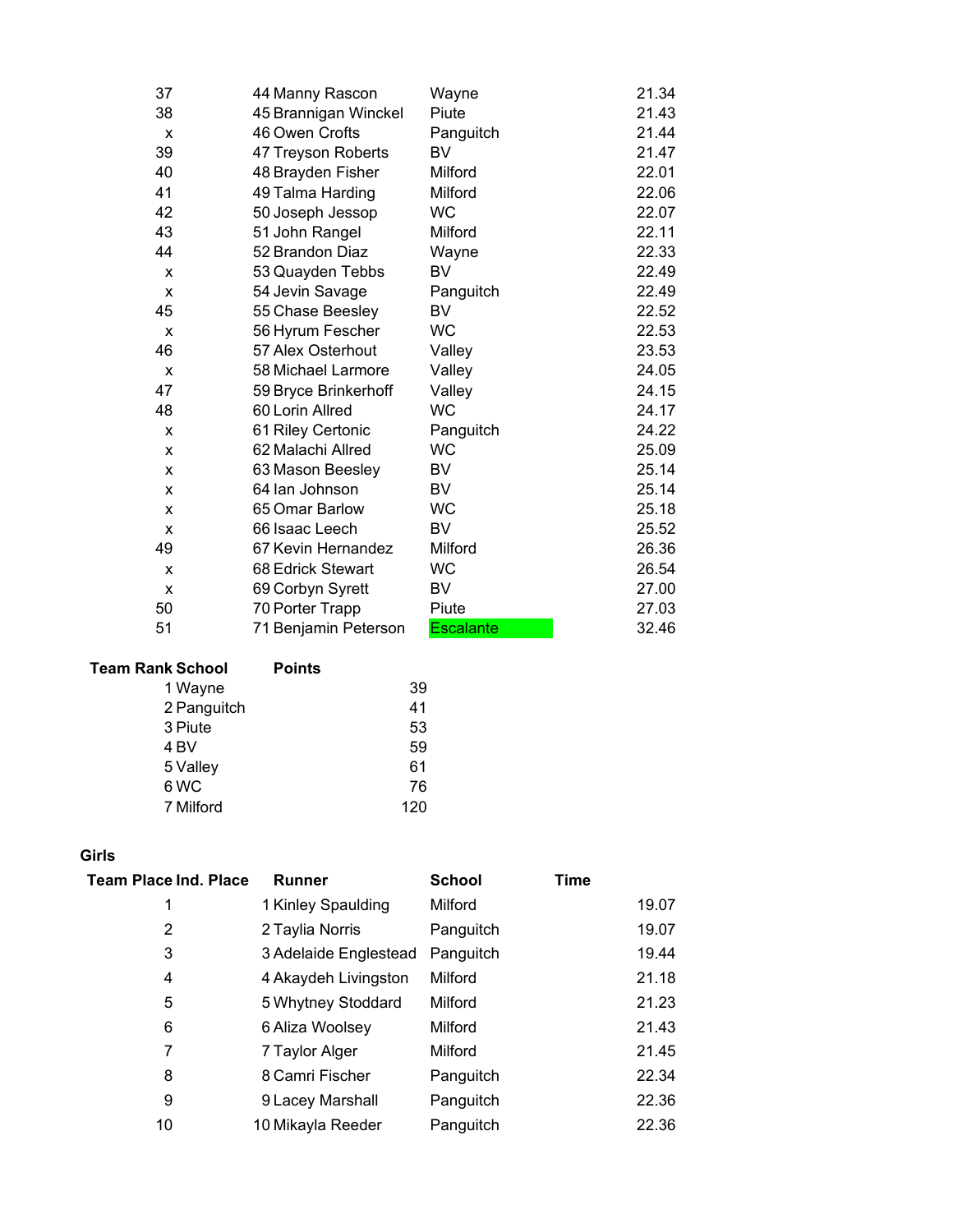| 11 | 11 Merci Jessop       | <b>WC</b> | 22.38 |
|----|-----------------------|-----------|-------|
| 12 | 12 Joesi Rowley       | Milford   | 22.50 |
| 13 | 13 Natalie Whipple    | Wayne     | 22.57 |
| 14 | 14 Shandi Syrett      | BV        | 23.12 |
| 15 | 15 Kristen Stewart    | BV        | 23.21 |
| 16 | 16 AnDee VanDyke      | Wayne     | 23.40 |
| 17 | 17 Felicity Williams  | Wayne     | 23.46 |
| 18 | 18 Meg Fischer        | <b>WC</b> | 24.07 |
| X  | 19 Madisen Remund     | Piute     | 24.14 |
| 19 | 20 DJ Henrie          | Panguitch | 24.25 |
| 20 | 21 Millie Barlow      | <b>WC</b> | 24.28 |
| 21 | 22 Amanda Chynoweth   | BV        | 25.05 |
| x  | 23 Hallie Palmer      | Panguitch | 25.07 |
| 22 | 24 Jacie Draper       | Panguitch | 25.10 |
| X  | 25 Saige Remund       | Piute     | 25.14 |
| 23 | 26 Kezli Floyd        | BV        | 25.24 |
| 24 | 27 Savannah Wood      | Valley    | 26.06 |
| 25 | 28 Dixie Pierce       | Milford   | 26.22 |
| 26 | 29 Luella Darger      | WC        | 26.27 |
| 27 | 30 Allee VanDyke      | Wayne     | 26.27 |
| 28 | 31 Kenley Spencer     | Valley    | 26.35 |
| 29 | 32 Shaleen Nelson     | Wayne     | 26.54 |
| 30 | 33 Grace Lunceford    | Valley    | 27.50 |
| 31 | 34 Briannon Woolsey   | Escalante | 27.55 |
| 32 | 35 Ryley Veater       | Panguitch | 27.56 |
| 33 | 36 Nadia Griffin      | Escalante | 28.07 |
| 34 | 37 Reagan Syrett      | BV        | 28.11 |
| 35 | 38 Elena Peterson     | Wayne     | 28.23 |
| 36 | 39 Saray White        | Wayne     | 28.31 |
| 37 | 40 Oakley Johnson     | BV        | 29.53 |
| 38 | 41 Celesta Barlow     | <b>WC</b> | 29.54 |
| 39 | 42 Amy Cox            | Valley    | 30.31 |
| 40 | 43 Chynna Anderson    | Panguitch | 30.32 |
| 41 | 44 Annie Mason        | BV        | 30.44 |
| x  | 45 Areena Johnson     | BV        | 30.46 |
| 42 | 46 Kelsey Brinkerhoff | Valley    | 30.46 |
| 43 | 47 Kimi Chatwin       | <b>WC</b> | 33.04 |
| 44 | 48 Jewel Stewart      | WC        | 34.56 |
| x  | 49 Mira Platt         | BV        | 35.30 |
| х  | 50 Autumn Gray        | BV        | 35.31 |
| 45 | 51 Hope Peterson      | Escalante | 36.07 |
| 46 | 52 Ashley Young       | Escalante | 37.00 |